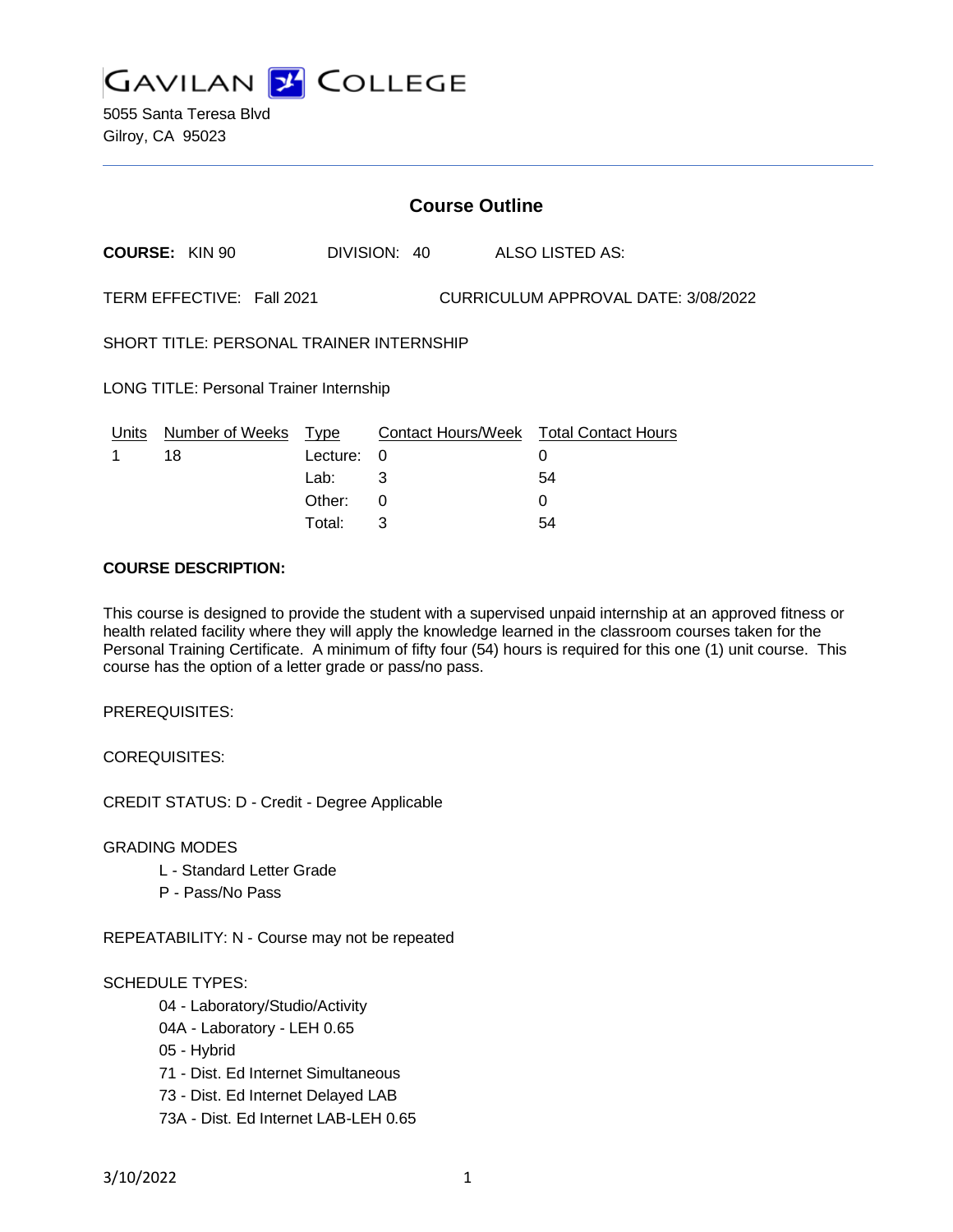# **STUDENT LEARNING OUTCOMES:**

By the end of this course, a student should:

1. Evaluate conducted consultations for clients that includes health history and fitness assessment and create a safe and effective exercise program design that applies knowledge of exercise physiology, kinesiology and biomechanics.

# **COURSE OBJECTIVES:**

By the end of this course, a student should:

- 1. Perform health history, fitness assessments and evaluations.
- 2. Develop training sessions and keep detailed progress reports on clients.
- 3. Demonstrate proper training techniques and instruction.
- 4. Coach and motivate clients to make appropriate changes to ensure consistent progress.
- 5. Examine teaching principles and strategies.

6. Improve essential communication skills.

## **CONTENT, STUDENT PERFORMANCE OBJECTIVES, OUT-OF-CLASS ASSIGNMENTS**

## Curriculum Approval Date: 12/8/2020

Interns will put in the minimum amount of 54 lab hours at the campus fitness center or an outside health facility to be approved by the instructor.

## 6 Hours

Content: Field experience: information gathering, fitness assessment, client rapport, program design. Reviewing the techniques used to assess a client's fitness level. Factors to consider when designing an exercise program for a client. Supervised work in a fitness facility.

## 6 Hours

Content: Interpersonal communication: teamwork building, clear definition of goals for intern and supervisor, organizational structure of facility work place, daily workings of a fitness facility, supervisor's style of intern in delegation, direction, and use of intern. Analyzing communications between personal trainers and their clients/members and identifying various types of techniques employed. Supervised work in a fitness facility.

#### 6 Hours

Content: Positive work attitudes and practices: constructive solutions, initiate and implement activities, time management issues, stress management and techniques that you could/would be employed. Sensitivity to the organizational culture of the health facility. Supervised work in a fitness facility, including observing and explaining an experienced fitness trainer's interaction with employees and clients in their work environment.

### 12 Hours

Content: Effective teaching techniques for personal training, small group training, and group exercise (if applicable). Appraising an experienced trainer's teaching style. Teaching principles and strategies: interviewing clients and establishing S.M.A.R.T. goals, training sessions specific to an identified client, shadowing experienced trainers, developing educational and/or motivational handouts, bridging the gap from student to professional. Under supervision, they work with clients to develop a fitness program specific to their needs.

#### 3 Hours

Content: Professional ethics: confidentiality, scope of practice - knowing when to refer clients out, client's concerns. Continue supervised work in a fitness facility, including reviewing and revising, if needed, the training programs designed for your clients.

#### 3 Hours

Content: Facility operations and procedures: fit starts, file organization, dress code, equipment usage, club ready log in, key fob usage. Continue supervised work in a fitness facility, including developing additional workout methods for your clientele.

## 9 Hours

Content: Ongoing supervised work with clients in a fitness facility, including evaluating your clients' needs and designing new programs as needed.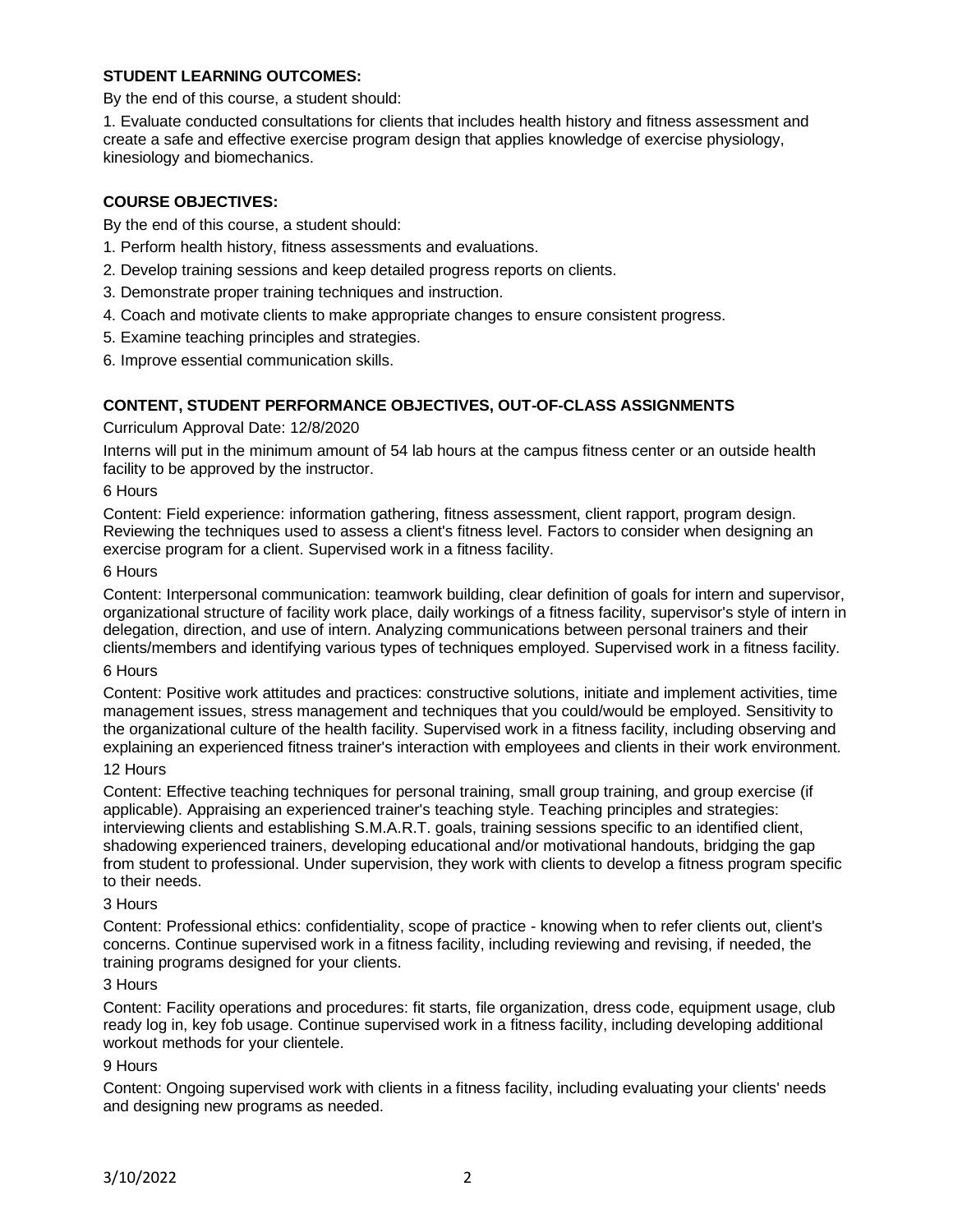# 7 Hours

Content: Professional development: training seminars, employment interviews, continuing education courses, community volunteer work. Continue supervised work in a fitness facility, including clientele fitness programs and required record keeping.

2 Hours Final Exam

# **METHODS OF INSTRUCTION:**

discussion, guided practice

# **METHODS OF EVALUATION:**

Writing assignments Evaluation Percent 10 Evaluation Description Percent range of total grade: 10% to 20% Written Health History Evaluation, Fitness Assessment, Prescribed Program, Client Progress Reports; If this is a degree applicable course, but substantial writing assignments are NOT appropriate, indicate reason --Course primarily involves skill demonstration or problem solving.

Problem-solving assignments Evaluation Percent 50 Evaluation Description Percent range of total grade: 40% to 60% Field Work

Skill demonstrations Evaluation Percent 40 Evaluation Description Percent range of total grade: 30% to 60% Field Work

# **REPRESENTATIVE TEXTBOOKS:**

NASM Essentials of Personal Fitness Training: Seventh Edition or other appropriate college level text., National Academy of Sports Medicine; Editors: Clark, Michael A. and Sutton, Brian G. and Lucett, Scott C., Jones & Bartlett Learning, 2022. ISBN: 9781284200881

13th Grade Verified by: Publisher